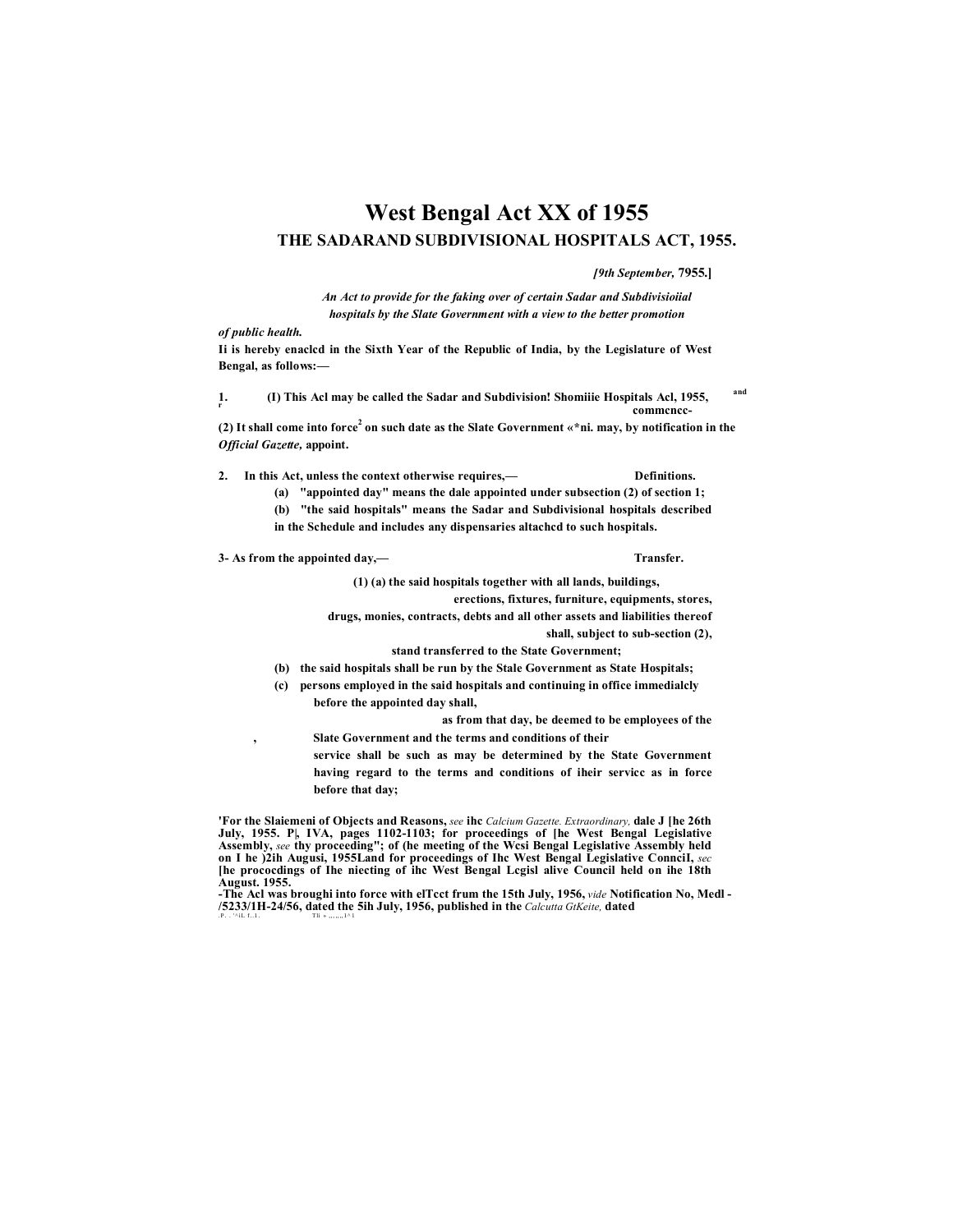#### *The Sadar and Subdivisional Hospitals Act, J955,*

#### **[West Ben. Act**

#### *(Seclions 4, 5 and the Schedule.)*

**(2) nil endowments and [rust fundi, created solely or substantially for iht purpose of the maintenance or improvement of llic said hospitals, shall stand transferred to and be administered by the Official Trustee, West Bengal: Provided that the income from every such endowment and trust fund shall be credited to lite Slate Government and shall be applied by the State Government for [he purposes for which the endowment or the trust fund, as the case may he, was created, subject to the conditions attached to such endowment or trust fund and to the rights and privileges of the beneficiaries thereof.**

Removal of diflkulMS. **4. If any difficulty arises in giving effcct to the provisions of (his Act or the rules made thereunder, the State Government may take such steps or issue such orders as it deems necessary for the removal of the difficulty.**

#### **5. The State Government may make rules for carrying out the purposes of this Act.**

| Name onhc Hospital                                             | District       | Subdivisional<br><b>IOWH</b> | matcly).       | Aica (appnw> Boundary (Nô North, Sô Sou ill, Eô Easi.<br>Wô West).                                                                                                                                                                                                        |
|----------------------------------------------------------------|----------------|------------------------------|----------------|---------------------------------------------------------------------------------------------------------------------------------------------------------------------------------------------------------------------------------------------------------------------------|
| 1                                                              | $\overline{2}$ | 3                            | $\overline{4}$ | 5                                                                                                                                                                                                                                                                         |
|                                                                |                |                              | $AL[L_V$       |                                                                                                                                                                                                                                                                           |
| I. Hr. BholanathBose's<br>Hospila]ô subprusions).<br>Hospila]. | 24-Par£anas    | Barrack pore                 | 2.B3           | Nô Plot Nos, 621,622,623.626.629 and<br>592.<br>Sô Plot Nos. 2474. 2470-72, 2-179 and<br>2469 (pan).<br>Eô Plot Nos, 591, 1472, 636. 631. 1474.<br>2482,248J, 2485 and 2479.<br>Wô Plat Nos. 629,630,621 (pan), 2473,<br>2474. 2565 and B. T. Road and Municipal<br>Road. |
| 2. Barusai Subdivisional Hospital.                             | Ditto          | Barasat                      | 2.1            | Nô Govtmnwn r School. Sô Municipal<br><; mkand sweepers'                                                                                                                                                                                                                  |

## **THE SCHEDULE.** *[See* **section 2(b) ] Description of [he Hospitals.**

quartets.

Eô Municipal Burial Ground Road. Wô Municipal K. N. C. Road.

Rules.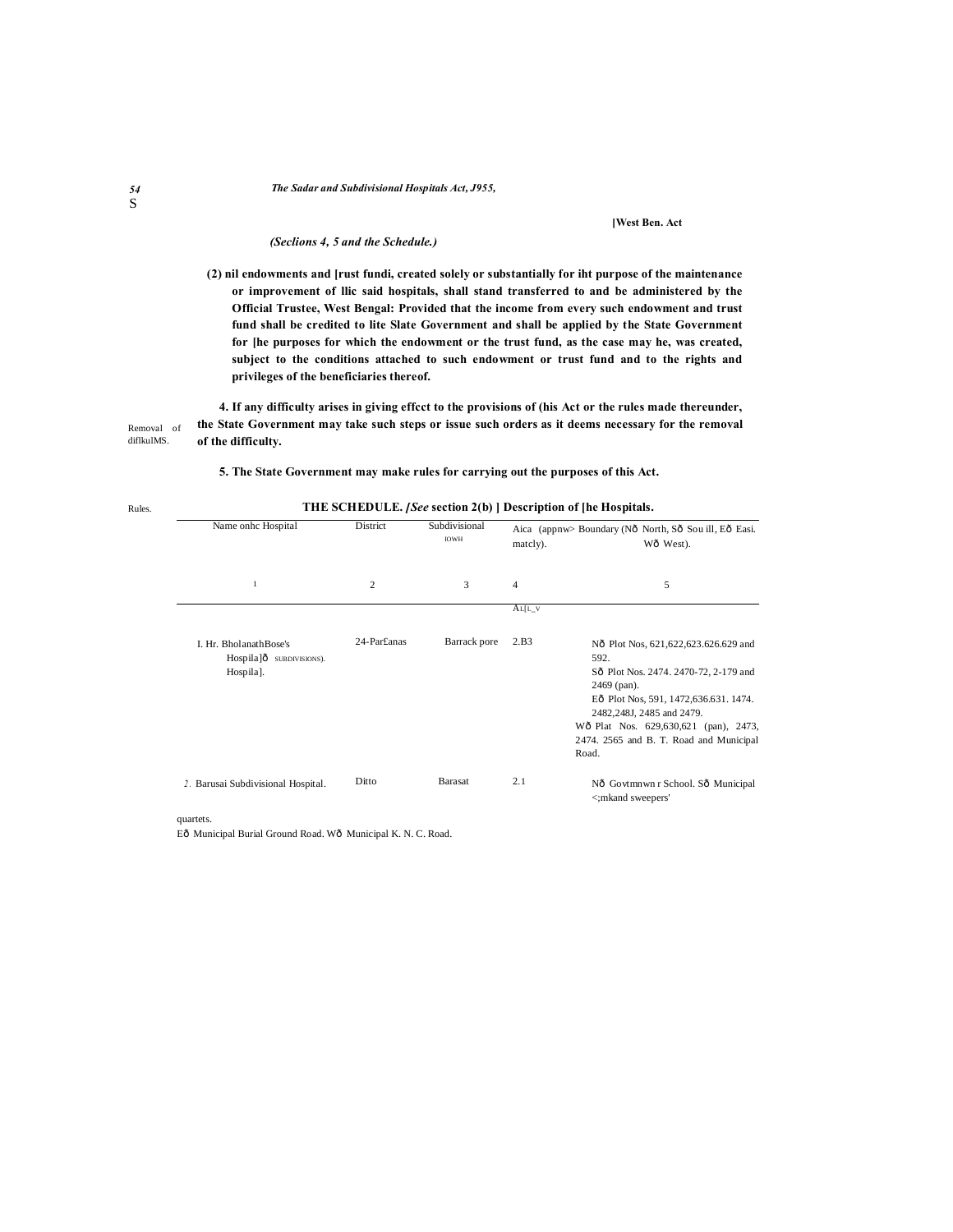#### Namc.nf the Hospital District Sub-divisional Area Boundary town. (approxi (Nô North. Sô South, Eô East. mately). Wô West). 1 **2** 3 4 5 Acres, 3. B as irhat S ubd i vis ional 24-Parian as Basirhol 1.72 No Plot Nos. 492S of Basirhat Post Hospital. Office, 4923 of Jayanta Roy Chowdhury, 4931 of 24-Parian as District Board and 4922 of Basirhat Municipality. Sô Plot Nos, 4932 of Moni Mohan Dcy and 4931 of Surcsh Chandra Bose and Dinanath Dey Lane. Eô Station Road from Calculi a-[Linda Road to Basirhat Railway Station. Wô Plot Nos, 4922 of Basirhat Municipality and 4903 of Basirhat Municipal Tank and unused path tosaidlonk. 4. Bongaon Subdivisional Ditto Bongaon 1 Nô S.D.O's Bungalow, Hospital, Sô District Board's Bungalow. Eô Civil Court. Wô Chakdah Road vin Rahaparo Road. 5. Diamond HarbuurSub- Ditto Diomond 2,21 Nô Railway lands. divisionol Hospital. Harbour Sô Central Co-operative Bank. Eô Railway lands. Wô Calcutta-Diamond Harbour Road. *6 .* Krisfinagar Sadar Nadia Krishnagar 2,03 <sup>N</sup>—Monmohan Ghose Si reel. Sô New Rood. Part II. Eô R. L.Roy Road. Wô New Road. Pan II. 7. Ranaghat Subdivision a] Dino Ranaghal ,35 Nô Subh as Ave nue (fo rmerly Fcny Hospital. Fund Road), Plot No. 2159. Sô Plot No. 2226 of late Monmatha Nath Pramanick's holding. Plot No. 2222 oflalc K she Ira Nath Chatterjec's holding. Eô Municipal Lane, PIotNo. 2223. Wô Dispensa<sup> $\wedge$ 1</sup> Lane, Plot No. 2227. S. Berhainporc Sadar Murshidabad Bcrtiompon: 9,33 Nô Hospital North Road and Hospital, London Mission. Sô Koiwali Road. Eô Hos pital Eas i Lane. Wô Nelaji Subhas Road.

**XX of 1955.]**

#### *The Sadar and Subdivisional Hospitals Act, J 955. (The Schedule.)*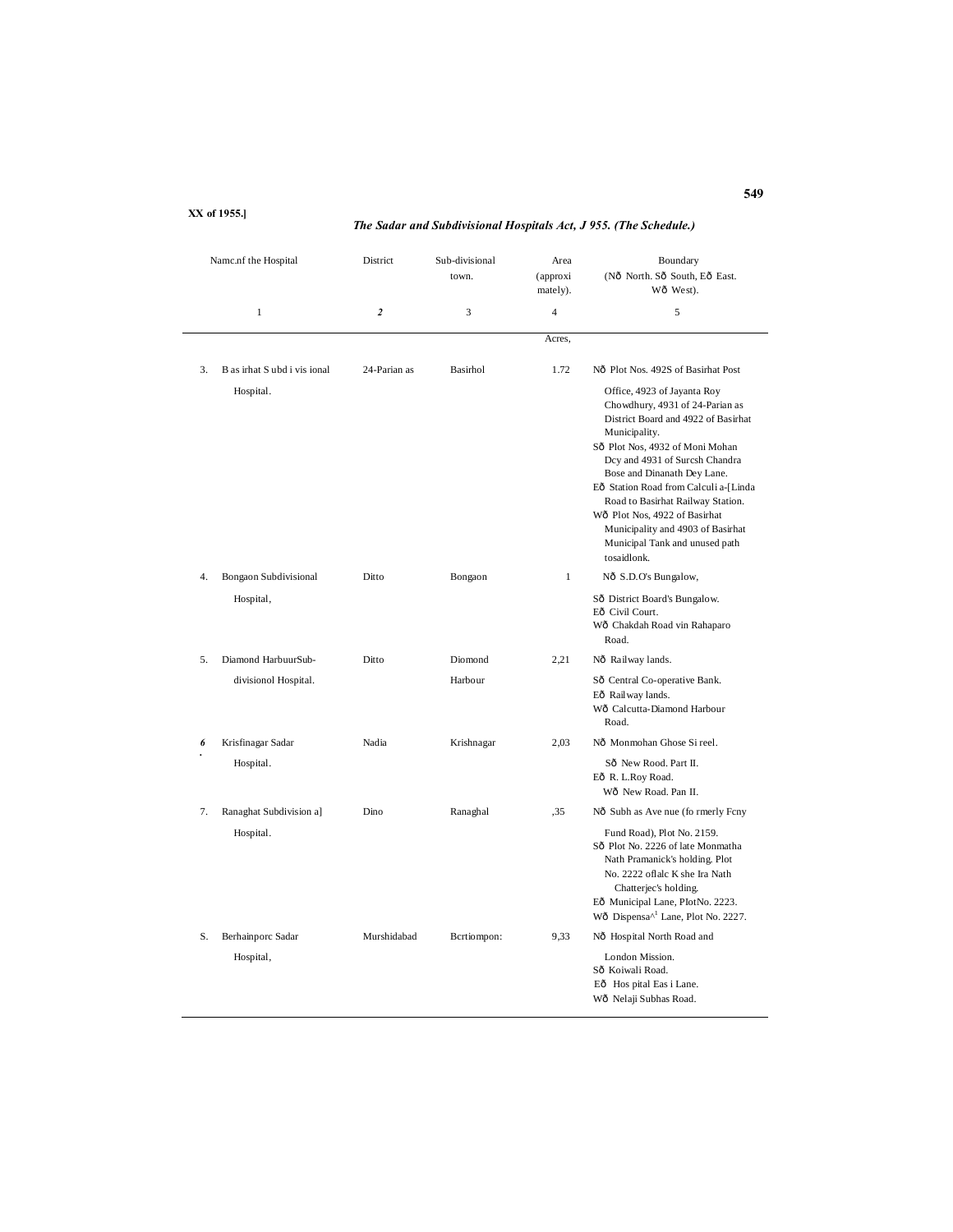## **550** *The Sudor and Subdivisional Hospitals Acl, 1955.*

## **[West Ben. Act**

|     | t^amc of ihc Hospital                 | District       |            |                | Subdivisional town. Area (approxi- Boundary <nô east,<="" eô="" north.="" south,="" sô="" th=""></nô>                                                                                                                                                                                                                                        |
|-----|---------------------------------------|----------------|------------|----------------|----------------------------------------------------------------------------------------------------------------------------------------------------------------------------------------------------------------------------------------------------------------------------------------------------------------------------------------------|
|     |                                       |                |            | mately)        | Wô West).                                                                                                                                                                                                                                                                                                                                    |
|     | $\mathbf{1}$                          | $\overline{c}$ | 3          | $\overline{4}$ | 5                                                                                                                                                                                                                                                                                                                                            |
|     |                                       |                |            | Acres.         |                                                                                                                                                                                                                                                                                                                                              |
| 9.  | Kandi Subdi vis tonal<br>Hospital,    | Murshidabad    | Kandi      | 5.31           | Nô Fallow land. Sô Kandi Main Road.<br>Eô Path.<br>Wô Municipal Road.                                                                                                                                                                                                                                                                        |
| 10. | Jangipur Subdivisional<br>Hospital.   | Ditto          | Jangipur   | 1.30           | Nô Municipal Road.<br>Sô Holding Nos. 309 and 3102nd<br>plot and holding No. 437. Eô Municipal<br>Road and Plot No. 299. Wô Hospital<br>Tank antl Municipal Road.                                                                                                                                                                            |
| ΙI  | Lai bach Subdivisional<br>Hospital.   | Ditto          | Lalbagh    | .35            | Nô Jilcndra Narayan Roy holding Nos.<br>32 and 33 and Municipal Rnad.<br>Sô Jubilee Hall, Murshidabad<br>Municipality and Municipal land.<br>Eô Jitendra Narayan Roy holding Nos.<br>32and 33, Municipal Road. Samarcndra Naih<br>Roy uid others holding No. 3-1, Bandhab<br>Samily holding No. 39 and Municipal land.<br>Wô Municipal Road. |
| 12. | Balurghat Sadar Hospital.             | West Dinajpur  | Balnrjdul  | 2.46           | Nô Cinema Hall, Plot No. 400. Sô<br>Municipal Road and Khari, Eô Plots'Nos.<br>395, 393, 39J, 396<br>and 392.<br>Wô Plots Nos, 438 and 445.                                                                                                                                                                                                  |
| 13. | Maldn Sadar Hon pi I a].              | Mai da         | Malda      | 1.67           | Nô Daily Bazar and shops. Sô G.T,<br>School with hostel and<br>Samal Hostel.<br>Eô Ci rcuil House and Col let lor's<br>residence.<br>Wô Malda Zilla School and Students'<br>Hostel.                                                                                                                                                          |
| 14  | J alpai gu ri S adar Hospi tal.       | Jalpaiguri     | Jalpaiguri | 7.72           | Nô Marwari Boy's School. Sô Depot.<br>Eô District Board Road, Wô<br>RiverKorala.                                                                                                                                                                                                                                                             |
| IS. | Alipurduar Subdivisional<br>Hospital. | Ditto          | Alipurduar | 3.41           | Nô House of BSpin Dulla. Sô Garden of<br>Jogendra Mookeijee. Eô Khasmohal<br>Road. Wô North-Ease Railway Line.                                                                                                                                                                                                                               |

*(The Schedule.)*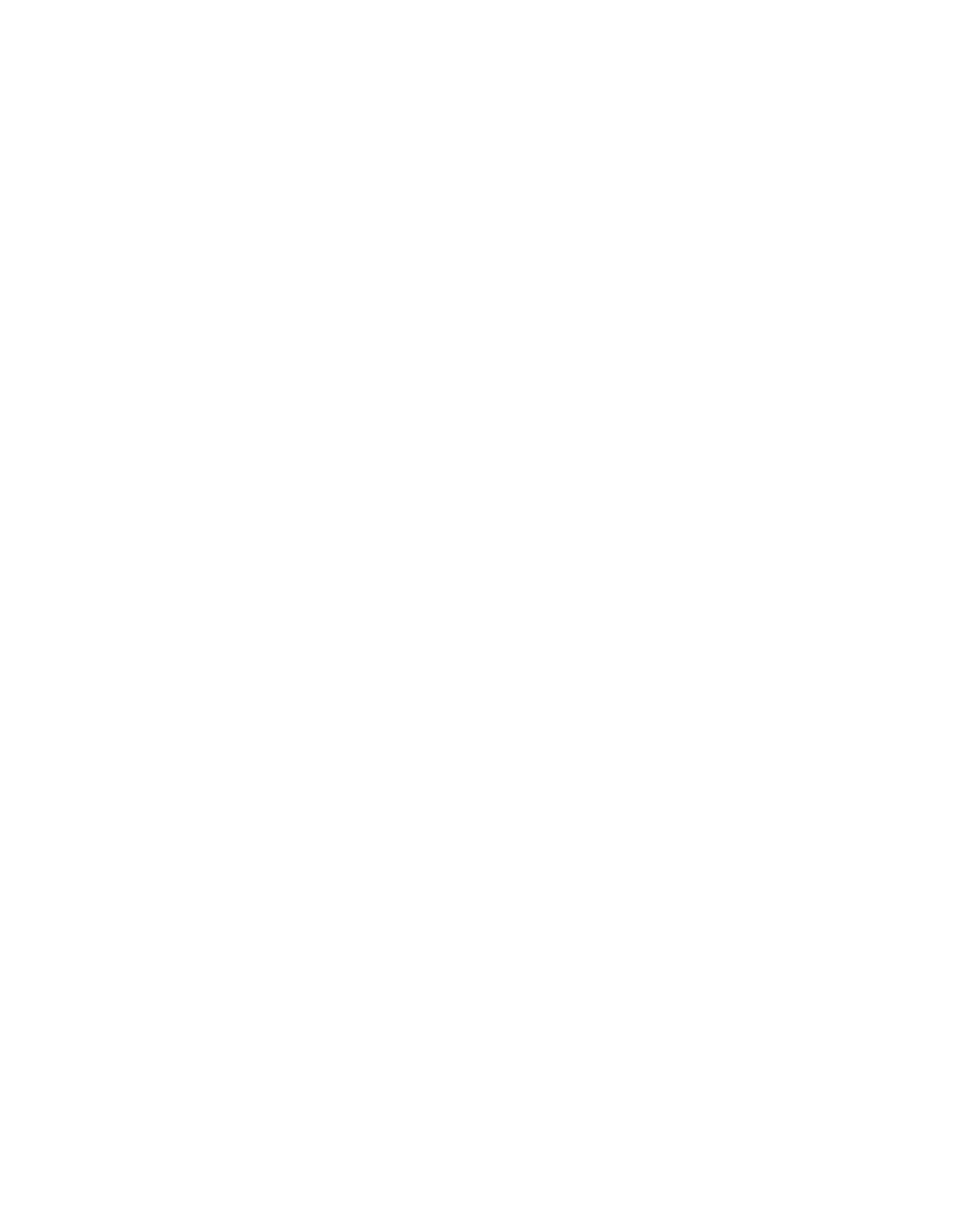## **6** *The Sudor and Subdivisional Hospitals Acl, 1955.*

## **XX of 19SSJ**

| Name $bf$ the Hospital                      | District       |                 | maTcly).         | Subdivisional town. Area (approxi- Boundary (Nô North, Sô South. Eô East.<br>Wô West).                                                                                                                                                                                                                                                                                                                                                                                              |
|---------------------------------------------|----------------|-----------------|------------------|-------------------------------------------------------------------------------------------------------------------------------------------------------------------------------------------------------------------------------------------------------------------------------------------------------------------------------------------------------------------------------------------------------------------------------------------------------------------------------------|
| 1                                           | $\overline{c}$ | 3,              | $\boldsymbol{A}$ | 5                                                                                                                                                                                                                                                                                                                                                                                                                                                                                   |
|                                             |                |                 | Acres            |                                                                                                                                                                                                                                                                                                                                                                                                                                                                                     |
| 16. Darjeelin^ Victoria Hospital.           | Daijceling     | Darjecling      | 1.8              | Nô Hospital Store. Municipal Ploi<br>NoJ, 19 and 20.<br>Sô Brahma Samaj Building. Lai dighi<br>Municipal land and Mount Pleasant<br>Road.<br>Eô Dispensary Road and Mount<br>Pleasant Road.<br>Wô Botanical Garden Road.                                                                                                                                                                                                                                                            |
| 17. Kutvong Subdivisional Hospital.         | Ditto          | Kurscong        | 1.4              | Nô B.H.C, Road and Dak bungalow. S<br>ô Burduan Road.<br>$E_0$ Paters on Uoad.                                                                                                                                                                                                                                                                                                                                                                                                      |
| wô Portion DH.C. Road.                      |                | (The Schedule.) |                  |                                                                                                                                                                                                                                                                                                                                                                                                                                                                                     |
| 18. Siliguri Subdivision^<br>Hospital.      | Diuo           | Siliguri        |                  | 3,23 Nô Road No. 2.<br>Sô Kutchari Road.<br>Eô Private houses an J Works and<br>Buildings Department Offices. Wô                                                                                                                                                                                                                                                                                                                                                                    |
| 19. Howrah General Hospital. Howralt        |                | Howrah          |                  | Road No. 1.<br>3.31 Nô Magisinite's Court Compound Road.<br>Sô Nilyadhan Mookhcijee Road. Eô<br>Rishi BonkimRoad.<br>Wô Church Road or Hospiial Road.<br>Jubilee<br>Maternity<br>Ward-<br>Silver<br>Extension or Howrah General Hospital.<br>Nô How rah District Board Olfice, Sô<br>Nityadltan Moothcijcc Road, Eô<br>Church Road or Hospital Road. Wô Id<br>ga land of Howrah Maidan.<br>1.45 Nô Plot Nos, 737 nnd 667, Sô O.T. Road.<br>Eô Ploi No. 737.<br>Wô U lube ri a Town. |
| 20. U lube riaS ubd i visional<br>Hospital. | Ditto          | Uluberia        |                  |                                                                                                                                                                                                                                                                                                                                                                                                                                                                                     |
| 21. Chinsurah Imauibara<br>Hospital,        | Hooghly        | Chinsurah       |                  | 3.231 Nô S ubd ivisi anal Officer's (Works<br>and Buildings) Office.<br>Sô Hospital Road.<br>Eô P. D. Sen Road.<br>Wô Kachari Road.                                                                                                                                                                                                                                                                                                                                                 |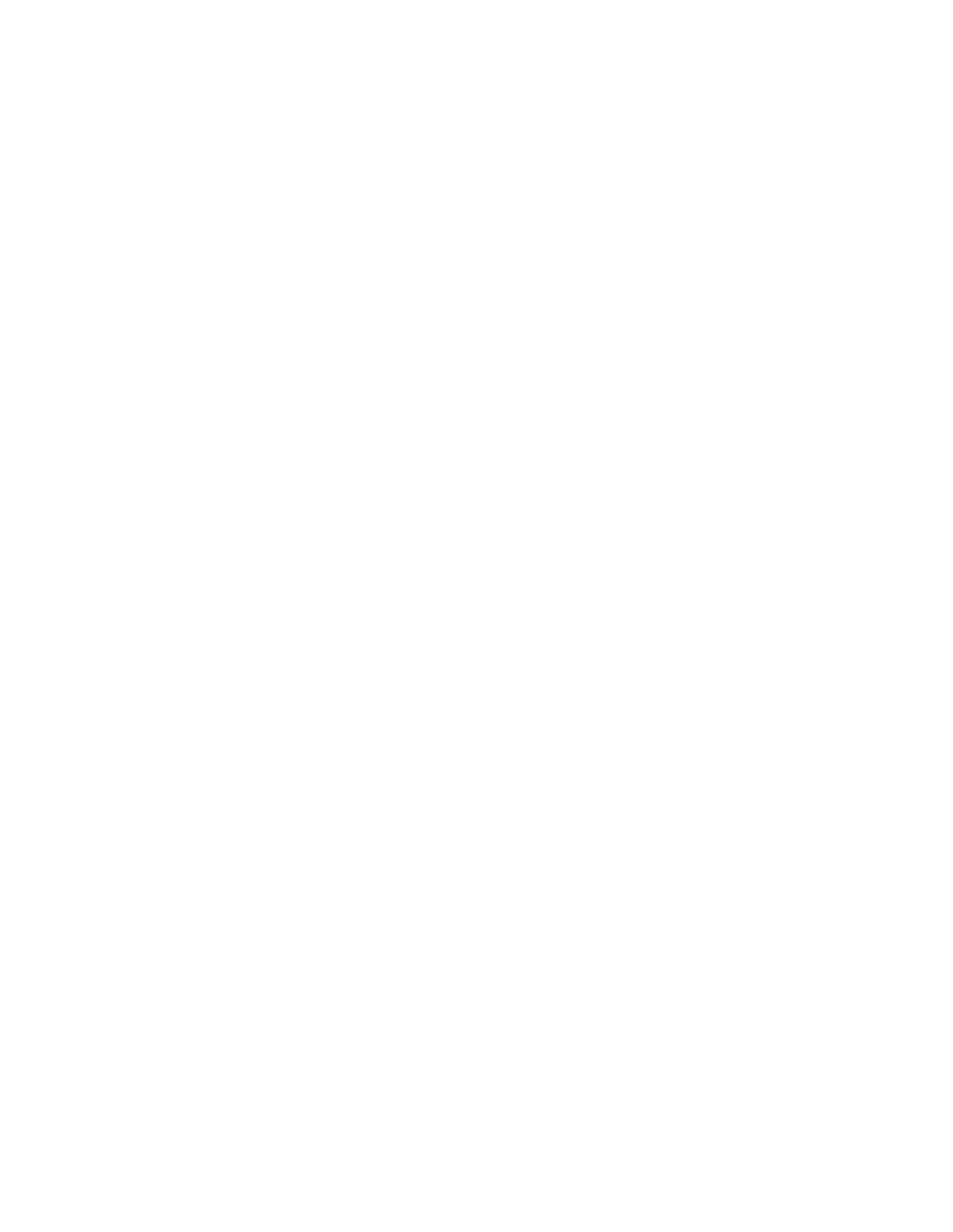## **552** *The Sudor and Subdivisional Hospitals Acl, 1955.*

## **[West Ben, Act**

| (The Scheunie, ) |                                                                                            |                         |                         |                |                                                                                                                                                                                                                                                                                          |  |
|------------------|--------------------------------------------------------------------------------------------|-------------------------|-------------------------|----------------|------------------------------------------------------------------------------------------------------------------------------------------------------------------------------------------------------------------------------------------------------------------------------------------|--|
|                  | f^ame of the Hospital                                                                      | District                | Sub-divisional<br>town. | mately).       | Area (approxi- Boundary (Nô North. Sô South, Eô East,<br>Wô West).                                                                                                                                                                                                                       |  |
|                  | $\mathbf{1}$                                                                               | $\overline{\mathbf{c}}$ | 3                       | $\overline{4}$ | 5                                                                                                                                                                                                                                                                                        |  |
|                  |                                                                                            |                         |                         | Acres,         |                                                                                                                                                                                                                                                                                          |  |
| 22.              | S e rrunpon: Wa] sh<br>Hospitalô Subdivisions!<br>Hospital                                 | Hooghly                 | Scram pore              | 1.975          | Nô High Street.<br>Sô Hospital Lane.<br>Eô Scram pore Fire Station Office. Wô<br>House of Mr. Samuel Bose.                                                                                                                                                                               |  |
| 2.1.             | Arambagh Su bdi visional<br>Hospital.                                                      | Ditto                   | Arambagli               | ,582           | Nô Arambagh Municipal Office<br>(Plot No. 7).<br>Sô Medical Officer's Quarters<br>(Plot No, 16).<br>Eô Sub-Jail (Plot No. 10). Wô<br>Embankment Road (Plot No. 2).                                                                                                                       |  |
| 2 J.             | Bijoy Cliand Hospital (formerly Burdwari<br>known<br>a?<br>Burdwan<br>Fraser<br>Hospital). |                         | Burdwan                 | 13             | Nô B ahir Sarbamangala (Drain, A frab<br>Avenue).<br>Sô Plots of Dharani DhaiChalie-rjec,<br>Lalit Mohan Btullncharjec. Tank or<br>Jagannaih Haldar and plot of Kalipada<br>Dcy.<br>Eô Raj Dispensary Road.<br>Wô Hatisala. MilhapukurLanc and Plots<br>ofKalipada Dc and BhupiU Podder. |  |
| 25.              | As insol L, M, Hospital,                                                                   | Ditto                   | Asansol                 | 2.6            | Nô Nctaji Subhas Road (formerly<br>Dr. Nichol Road).<br>Sô Hari Bhaltac/iarjce Road. Eô House<br>ofMre. (toy. Wô Public Lane.                                                                                                                                                            |  |
| 26.              | Kilns Subd [visional Hospital.                                                             | Ditto                   | Kalna                   | 2.04           | Nô Guptipara Road.<br>Sô Land of Tarak Sil and Janarddan<br>NanJi.<br>Eô Land of Khairan Bibi and Tank of<br>Kundu Chowdhuty.<br>Wô Church Road.                                                                                                                                         |  |
|                  | Kaiwa Subdivisional Hospital.                                                              | Ditto                   |                         |                | N-ô Fallow Land.<br>Sô Municipal Land.                                                                                                                                                                                                                                                   |  |
| 27.              | Midnapore K-E.M. Hospital                                                                  | Midnapore               | Katwa                   | 1,78 17,584    | Eô District Board Road.<br>Wô Court compound and Paddy land. Main<br>Hospitalô<br>. Nô Red Cross Building.<br>Sô Station Road.                                                                                                                                                           |  |
| 2S               |                                                                                            |                         | Midnanere               |                | Eô Vjdyasagar Road and<br>Plot No. 2044.<br>Wô Puratan Paiii (Plot No. 2010 an J<br>Davis Tank Road).<br>Assistant Surgeon's quartersô Nô<br>Station Road.<br>Sô Khal (Nala).<br>Eô Nala (Drain).<br>Wô Jack Paul's moior garage.                                                        |  |

*(The Schedule.)*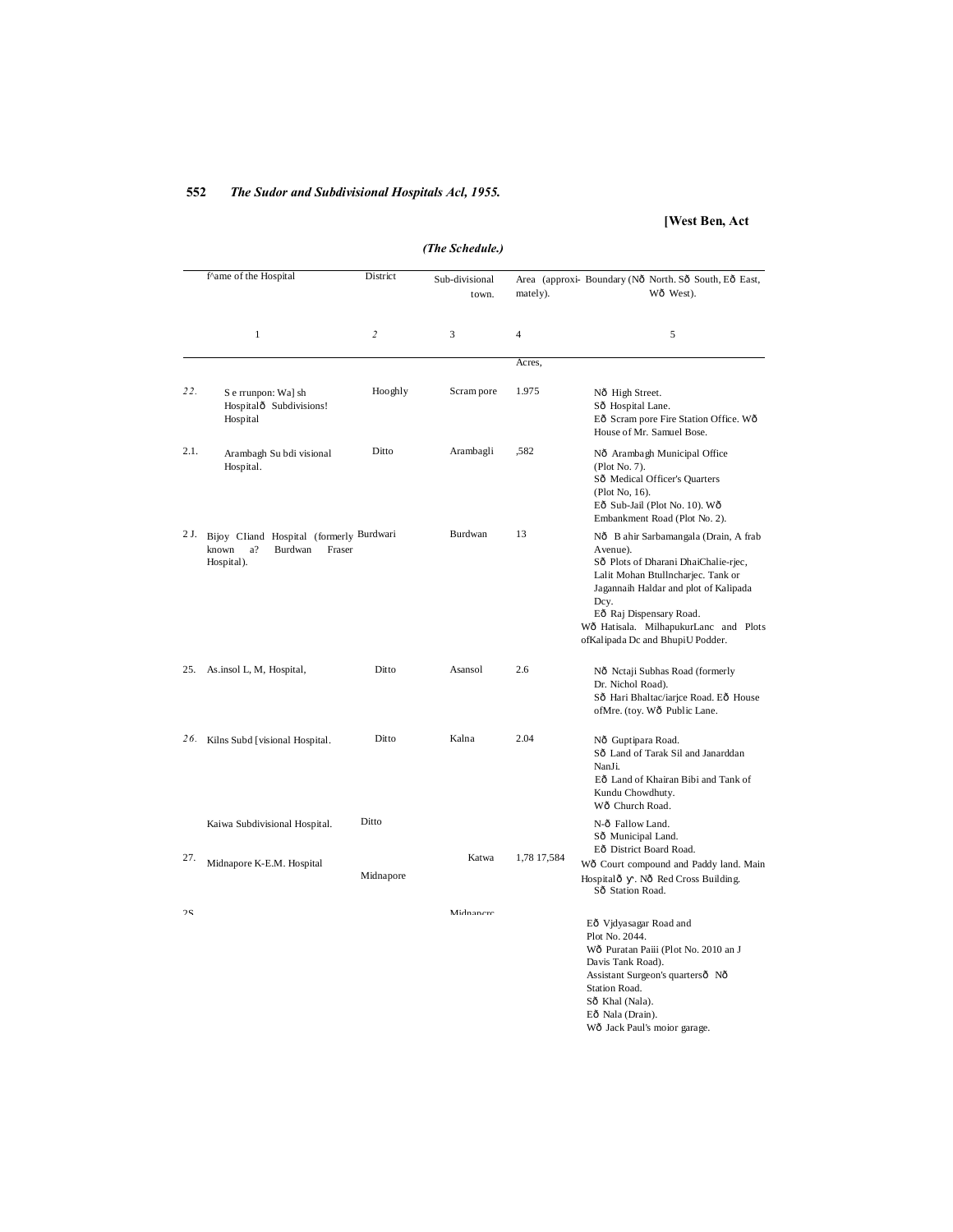*XX* **of 1955.]**

## *The Sadar and Subdivisional Hospitals Act, J 955. (The*

## *Schedule.)*

| Name o  the Hospital                       | District  | Subdivisional<br>town, | (appKm- (Nô North, Sô South.Eô East, mately).<br>Wô West).                                                                                                                                                                                                         |  |  |
|--------------------------------------------|-----------|------------------------|--------------------------------------------------------------------------------------------------------------------------------------------------------------------------------------------------------------------------------------------------------------------|--|--|
| Boundary<br>Area                           |           |                        | Acres.                                                                                                                                                                                                                                                             |  |  |
| 29, Jhargram Subdivision ill<br>Hospital.  |           | Midnapoiu Jitargmm     | 7.1 Nô Subdivision! Officer's residence, 5ô Feeder<br>Road.<br>Eô Proposed land for extension of<br>Hospital.<br>Wô Jhargram Main Road.                                                                                                                            |  |  |
| 30. Ghatal Subdivisional Hospital.         | Ditto     | Ghatal                 | .54 Nô Mohini Mondal Road, Sô Mohini MondaJ<br>Road.<br>Eô Vidy asagar Road.                                                                                                                                                                                       |  |  |
| 31. Contai Subdivisions! Hospital.         | Ditto     | Contai                 | \Vô Mohini Mondal Road.<br>3.58 Nô Road in Plot Nos. 322, 324 and 328 of Hatabari.<br>Sô Road in Plot No, 302 ofH;itabari. Eô<br>Plot Nos. 327 and 326 of<br>Shri Abanli Maity.<br>Wô Road in Plot No. 320 of Hatabari.                                            |  |  |
| 32. Tamluk Subdivisions! Ditto Hospital.   |           | Tamluk                 | . 82 Nô Tarn luk-Panskurah Road.<br>Sô OITicc of Tamluk Panskurah Motor<br>Association and Plot No. 2139. Eô Tainluk-<br>Panskurah Road and<br>Plot Nos. 2135and2l36. Wô Municipal<br>drain and Plot Nos. 2131,2117,2119, 2384<br>and 2123,                        |  |  |
| 33. Bankura Sadar Hospital                 | Bank lira | Bankura                | 5.63 Nô i si Feeder Road.<br>S—Bustee.<br>Eô 1st Feeder Road.<br>Wô Pat pur Road.                                                                                                                                                                                  |  |  |
| 34. Vis hnupur Subdivisional,<br>Hospital. | Ditto     | Vistuiupur             | 14.48 Nô Municipal Plot Nos, 2103 and<br>2614 and PJot Nos, 2132. 2134,<br>2143. 2164, 2L65, 2168. 2171-73.<br>Sô PlotNos.2183-9Q.2186, 2162,<br>2644.2641 and 2177. Eô Midnapore<br>Loop Roadô<br>Plot No. 2613.<br>Wô Plot Nos. 2116-20,2122,212526<br>and 2128, |  |  |

#### **553**